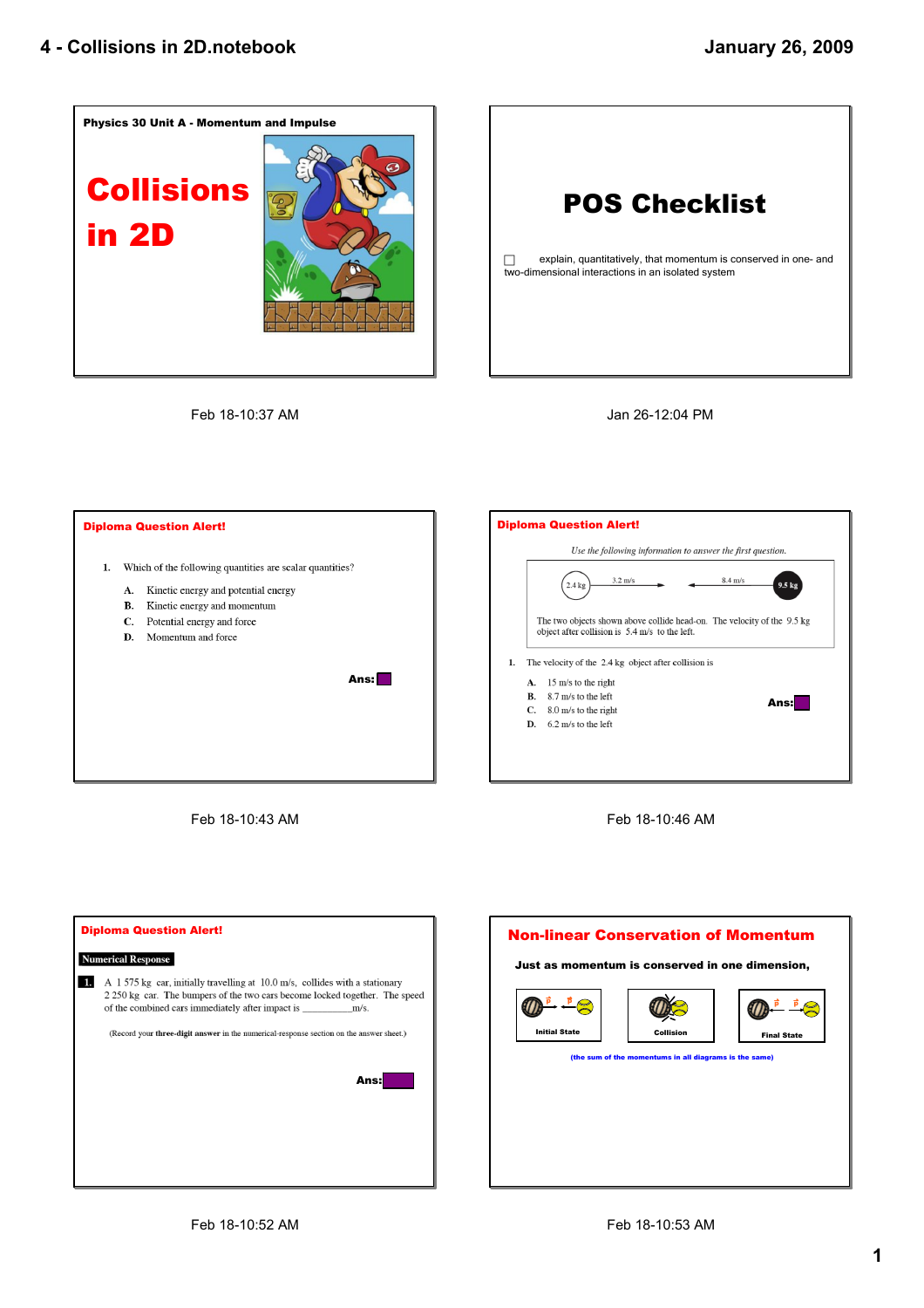









Jan 26-11:58 AM



Feb 18-11:24 AM



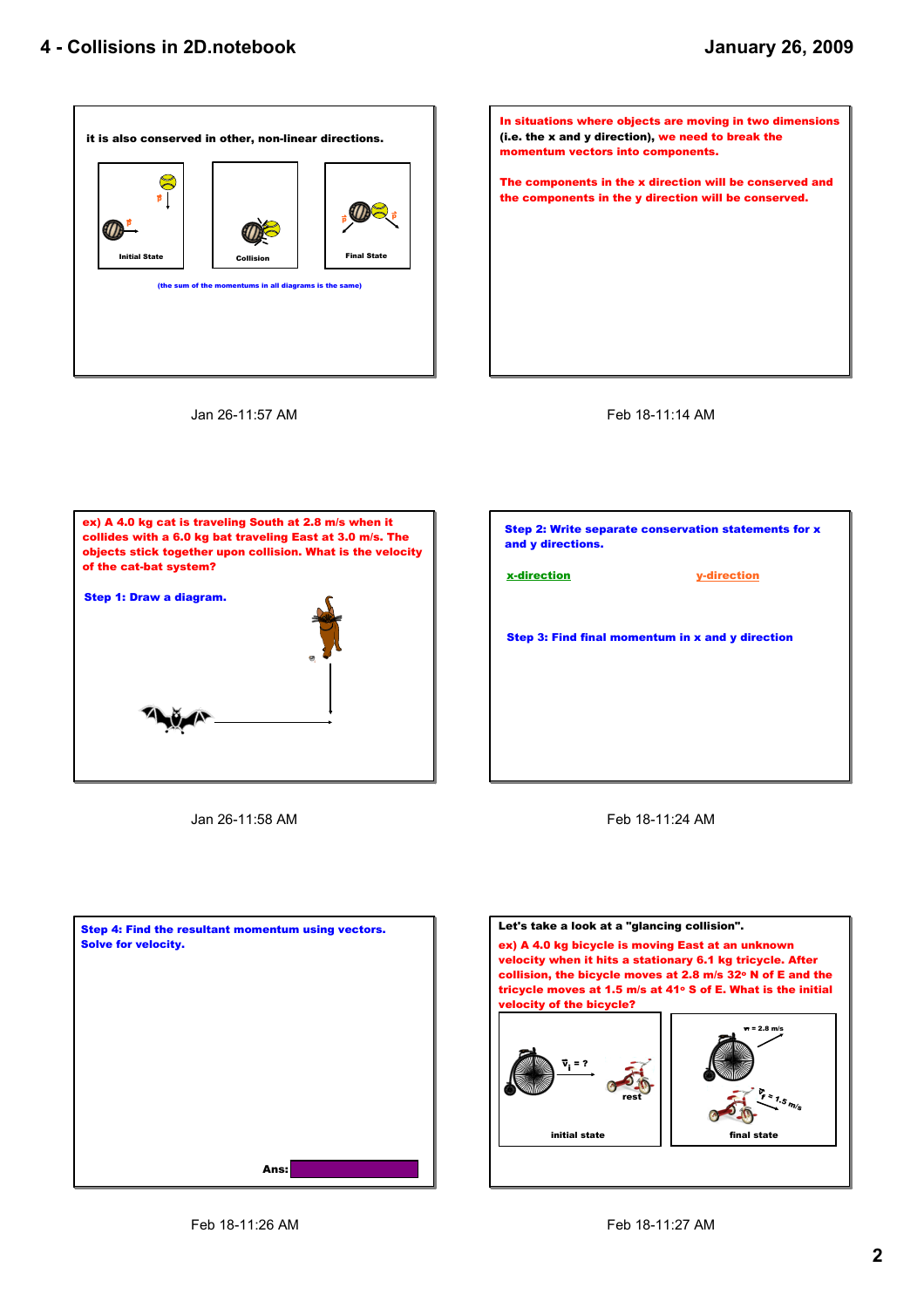## **4 Collisions in 2D.notebook**



Jan 26-12:02 PM

**Step 3: Write conservation statements for the x and y. Step 4: Using the found momentum, determine the missing momentum and solve for velocity. Step 4: Solve for the unknown variable.**

Feb 1811:44 AM



Feb 18-12:04 PM



Feb 18-12:04 PM